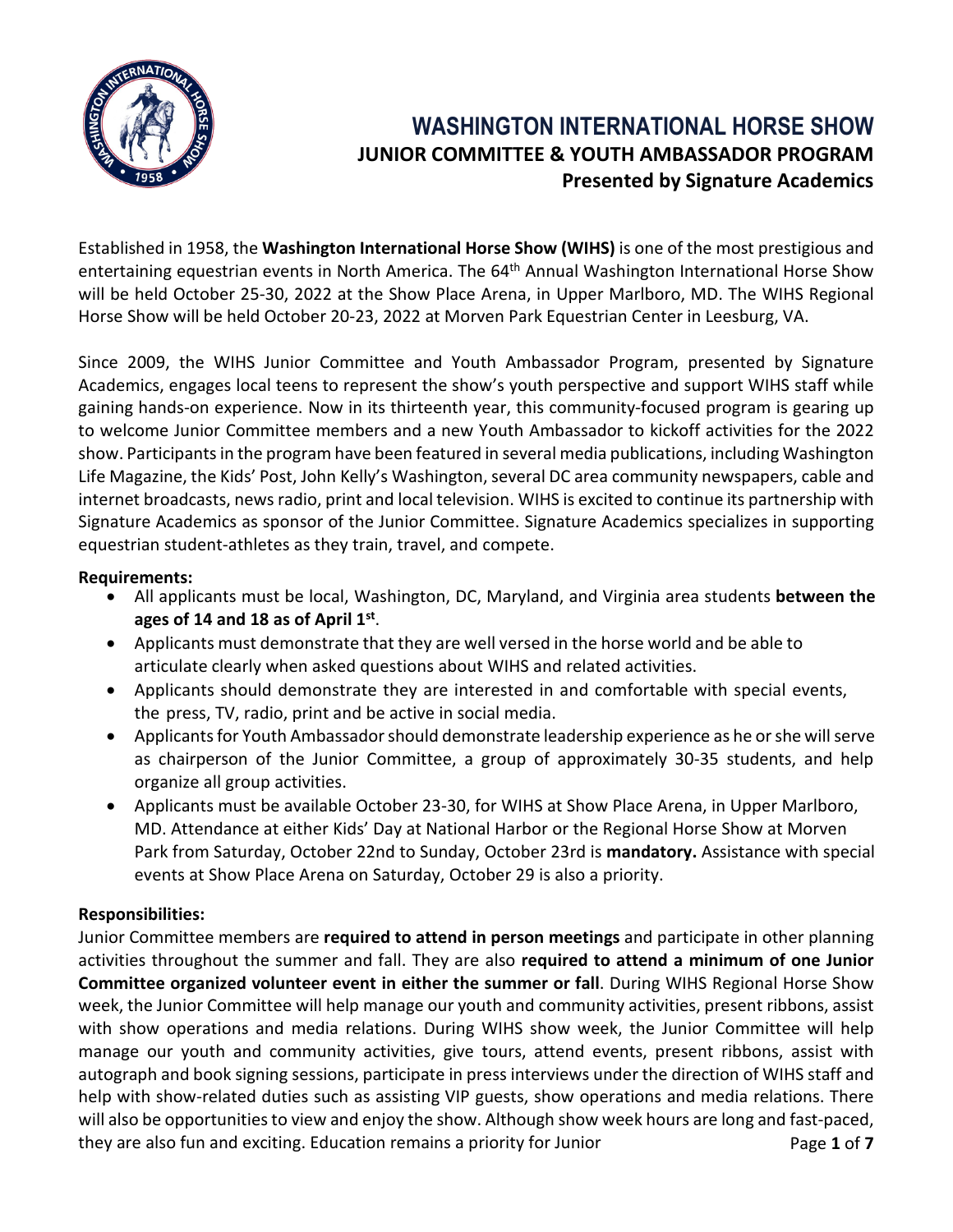Committee members and volunteer hours are flexible. There will also be opportunities to view and enjoy the show.

WIHS Junior Committee members may submit for Volunteer Hours/Credit for any meeting, volunteer events or show week shifts they attend.

## **Selecting the 2022 Junior Committee and Youth Ambassador:**

If you are interested in applying to become a member of the 2022 Junior Committee or the Youth Ambassador, please review the requirements and calendar and complete the application(s) below. Do not limit yourself to the space provided and all **applications must be typed and submitted in PDF format**.

## **Applications are due to WIHS by Monday, March 28, 2022.**

Please submit applications in *PDF Format* by email to [info@wihs.org](mailto:info@wihs.org?subject=2021%20Junior%20Committee) with the subject line: 2022 Junior Committee.

All previous Junior Committee members must reapply.

- **IMPORTANT:**
	- *Applications submitted in the body of an email or in Word/Pages format, will be required to resubmit in PDF format before the March 28th deadline.*
	- If you do not receive a confirmation email that your application has been received within one *business* day of sending, please call our office at (202) 525-3679 to ensure we received it.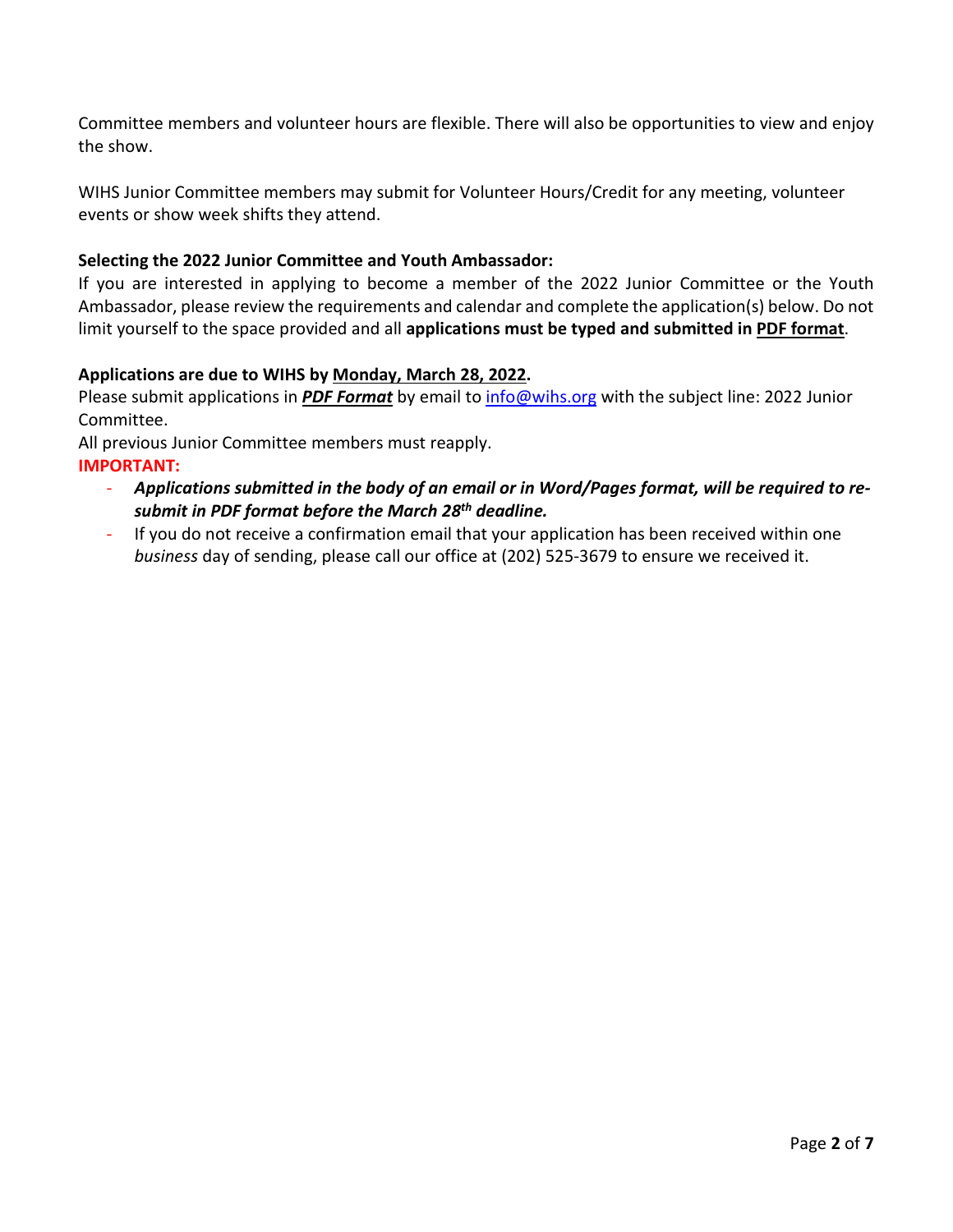

# **WASHINGTON INTERNATIONAL HORSE SHOW 2022 JUNIOR COMMITTEE CALENDAR**

The Washington International Horse Show will be held October 25-30, 2022 at the Show Place Arena, in Upper Marlboro, MD. The WIHS Regional Horse Show will be held October 20-23, 2022 at Morven Park Equestrian Center in Leesburg, VA. Junior Committee members are encouraged to participate daily throughout the week. We realize school is a top priority and will be flexible with Junior Committee members' hours during the week. Please find the 2022 Junior Committee Calendar below, which outlines time commitments and responsibilities. Please note this calendar is subject to change. **It is mandatory that all Junior Committee members are present to help manage Kids' Day or the Regional Show activities on both October 22 & 23.**

November Holiday Party, location, and time TBD

Monday, March 28 Junior Committee Applications Due April 11 – April 18 2022 Junior Committee Members Notified Monday, May 2 Junior Committee Kickoff Event, 4:30pm, at the Show Place Arena Monday, June 6 **Junior Committee Meeting, 4:30pm, at the Show Place Arena** Wednesday, June 8 **Volunteer Event**: Promise Landing Farm, Prince George's County, 10am-3pm Monday, July 11 Junior Committee Meeting, 4:30pm, at the Show Place Arena Monday, August 8 Junior Committee Meeting, 4:30pm, at the Show Place Arena Monday, September 12 Junior Committee Meeting, 4:30pm, at the Show Place Arena Saturday, September 17 **Volunteer Event:** Sprout Therapeutic Riding Center, Aldi, VA, 10am – 3pm Monday, October 10 Junior Committee Meeting, 4:30pm, location TBD Wednesday, October 19 WIHS Regional Horse Show, at the Show Place Arena *Set Up*  Thursday, October 20 WIHS Regional Horse Show, Morven Park Equestrian Center Friday, October 21 WIHS Regional Horse Show, Morven Park Equestrian Center Saturday, October 22 WIHS Regional Horse Show, Morven Park Equestrian Center Saturday, October 22 **WIHS Kids Day, National Harbor** Sunday, October 23 WIHS Regional Horse Show, Morven Park Equestrian Center Sunday, October 23 **WIHS Kids Day Continued, National Harbor** Sunday, October 23 WIHS, at the Show Place Arena *Set Up* Monday, October 24 WIHS, at the Show Place Arena *Set Up* Tuesday, October 25 WIHS, at the Show Place Arena Wednesday, October 26 WIHS, at the Show Place Arena Thursday, October 27 WIHS, at the Show Place Arena *Barn Night* Friday, October 28 WIHS, at the Show Place Arena *Military Night* Saturday, October 29 WIHS, at the Show Place Arena Sunday, October 30 WIHS, at the Show Place Arena

*\*\*Schedule is subject to change\*\**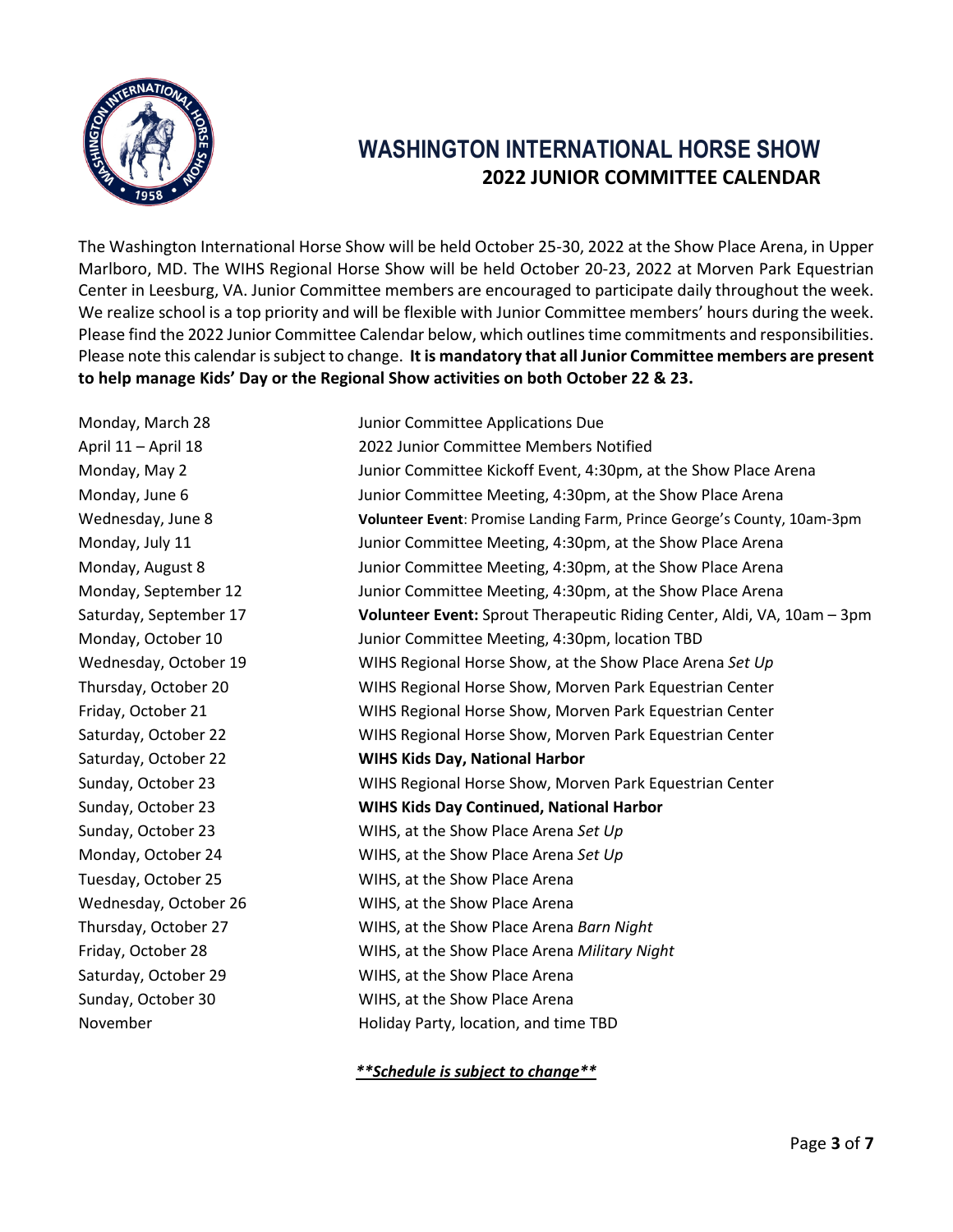

## **WASHINGTON INTERNATIONAL HORSE SHOW 2022 WIHS JUNIOR COMMITTEE APPLICATION**

*NOTE*: Please type and submit to WIHS by **Monday, March 28, 2022**. Please limit your responses to no more than three (3) pages total.

| Name:                   |  |  |
|-------------------------|--|--|
| <b>Mailing Address:</b> |  |  |
| Email:                  |  |  |
| Phone:                  |  |  |
| Age:                    |  |  |
| School:                 |  |  |
| <b>Graduation Year:</b> |  |  |
| Interests/ Activities:  |  |  |
| 1.                      |  |  |
| 2.                      |  |  |

- **3.**
- 1. Are you a returning Junior Committee member or have you been a volunteer at WIHS?
- 2. Please describe your equestrian background and interest.
- 3. Which public figure do you look up to and why?
- 4. Why are you interested in being on the WIHS Junior Committee?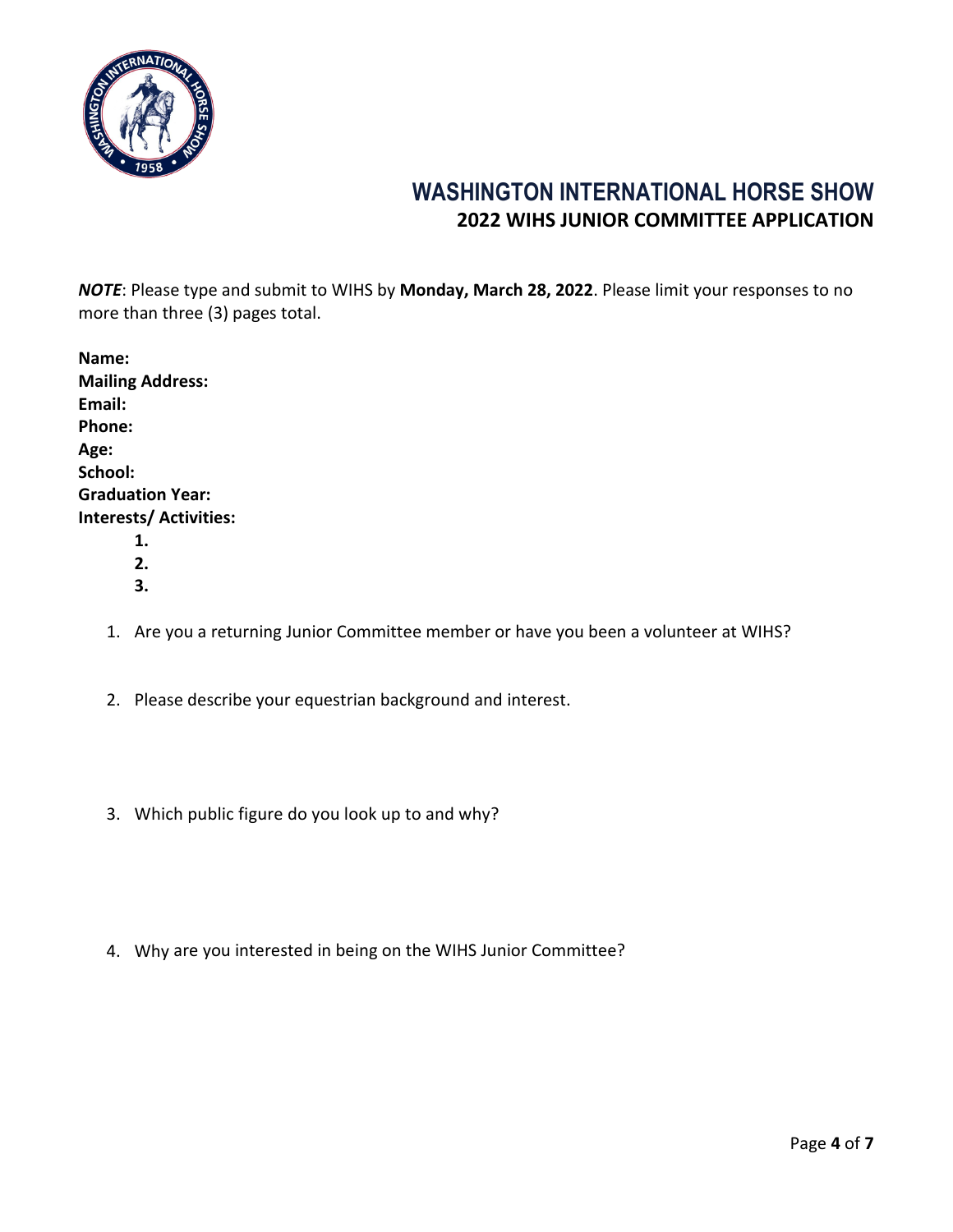5. Have you ever attended or live streamed WIHS? If yes, what is your favorite part of WIHS?

6. What ideas do you have to increase the number attendees and fans for WIHS?

7. Do you have any experience with social media for events or businesses? If yes, please give examples.

8. What are your ideas to get the local community involved in WIHS at its new location?

9. What do you hope to learn on the Junior Committee to help further your equine knowledge?

10. What is your favorite non-horse related event? How do you think WIHS can tie in some components of this event into show week?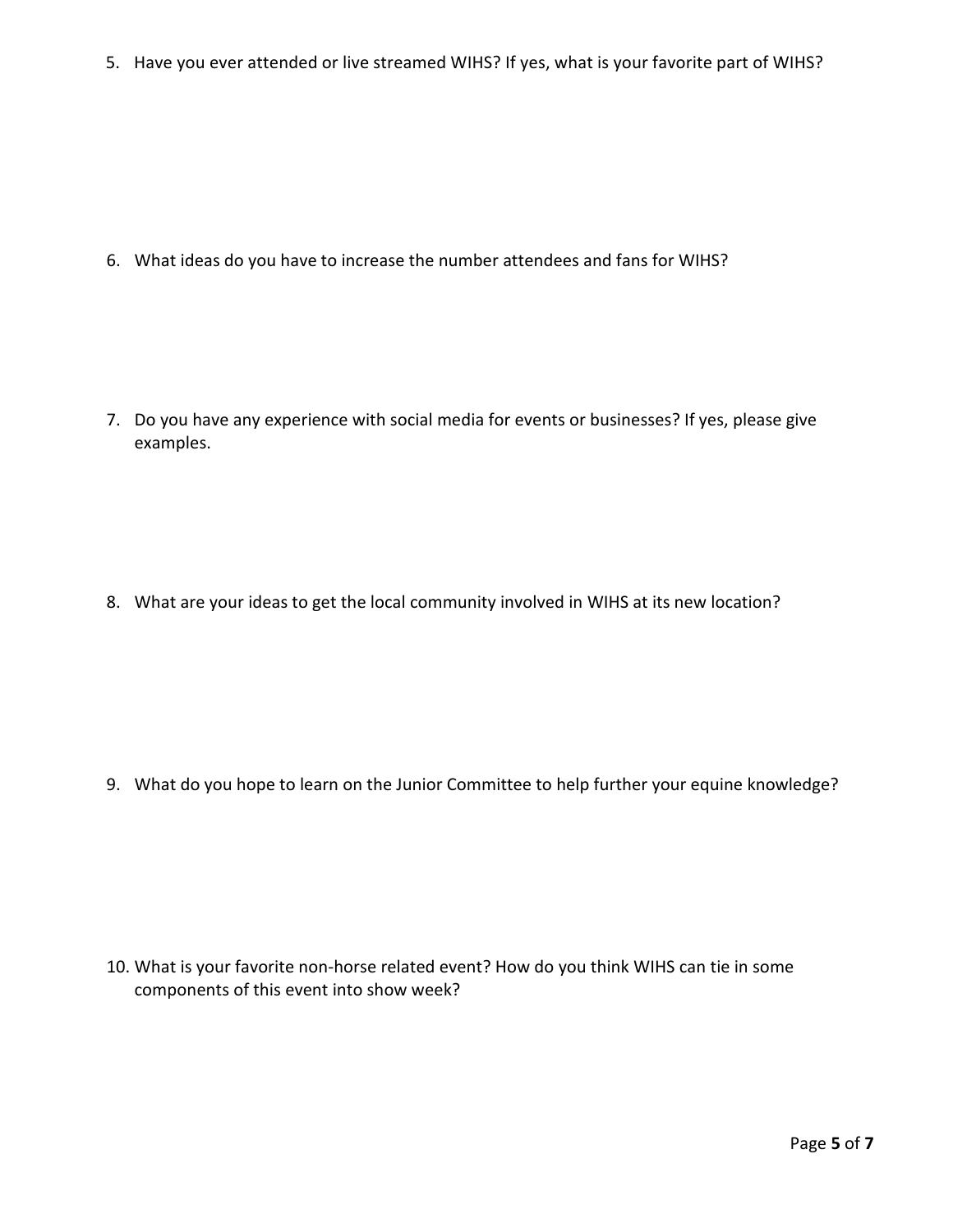- 11. Are you able to attend all the listed meeting and volunteer times? If no, please list the dates you will be absent.
- 12. Please list your social media names:

TikTok:\_\_\_\_\_\_\_\_\_\_\_\_\_\_\_\_\_Instagram:\_\_\_\_\_\_\_\_\_\_\_\_\_\_\_\_\_\_

13. Will you also be applying for the position of WIHS Youth Ambassador?

**If yes, please also complete the 2022 WIHS Youth Application on the next page.**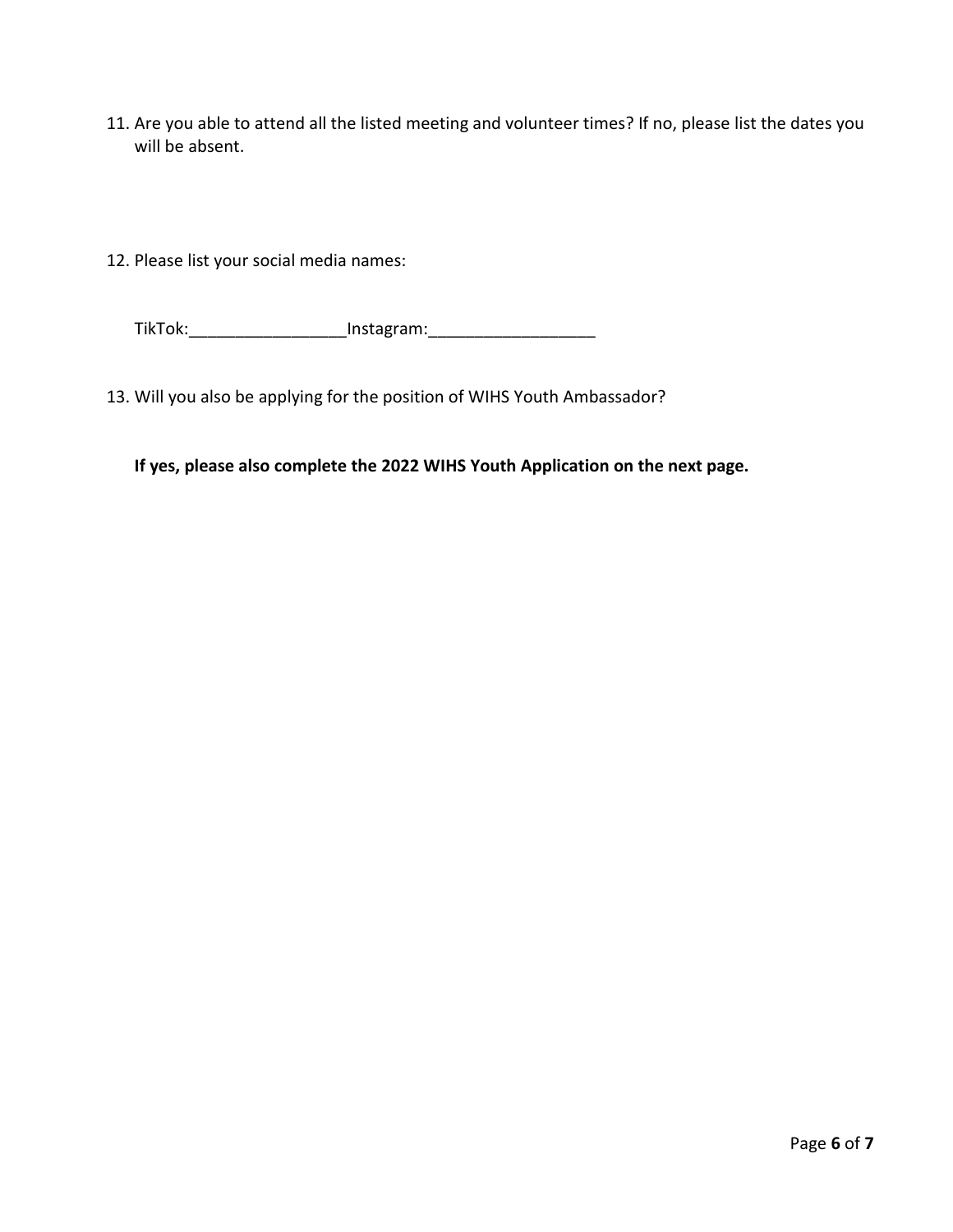

# **WASHINGTON INTERNATIONAL HORSE SHOW 2022 WIHS YOUTH AMBASSADOR APPLICATION**

### **Requirements:**

Applicants should be well versed in the equestrian community, including hunter/jumper disciplines, and be able to articulate and feel comfortable answering questions about WIHS and related activities. Applicants should demonstrate a high level of comfort with special event coordination, public speaking, volunteer projects and working with the media. The Youth Ambassador should have significant leadership experience as he or she will serve as chairman of the WIHS Junior Committee, a group of approximately 30-35 students, and help run meetings and organize all group projects.

#### **Responsibilities:**

The Youth Ambassador will have opportunities to attend show-related business meetings, conference calls and be able to present ideas and concepts to the WIHS staff. The Youth Ambassador will be responsible for helping create Junior Committee agendas, taking notes with next steps and distributing them for follow up. The Youth Ambassador will also help coordinate the active participation of all Junior Committee members on project teams. During the show, the Youth Ambassador will share responsibilities with Junior Committee members. In addition, the Youth Ambassador will represent the Junior Committee for interviews, appearances, and other public activities.

If you are interested in becoming the 2022 Youth Ambassador, please answer the following questions, in addition to submitting the Junior Committee Application above. All applications must be typed and submitted to WIHS by **Monday, March 28, 2022.** 

1) What special contributions do you believe you can offer to the Junior Committee as its leader? What did you personally do to help make the Junior Committee better in previous years?

2) Do you have any previous leadership experience in the equestrian and non-equestrian world? a. How would you use this experience in your role as WIHS Youth Ambassador?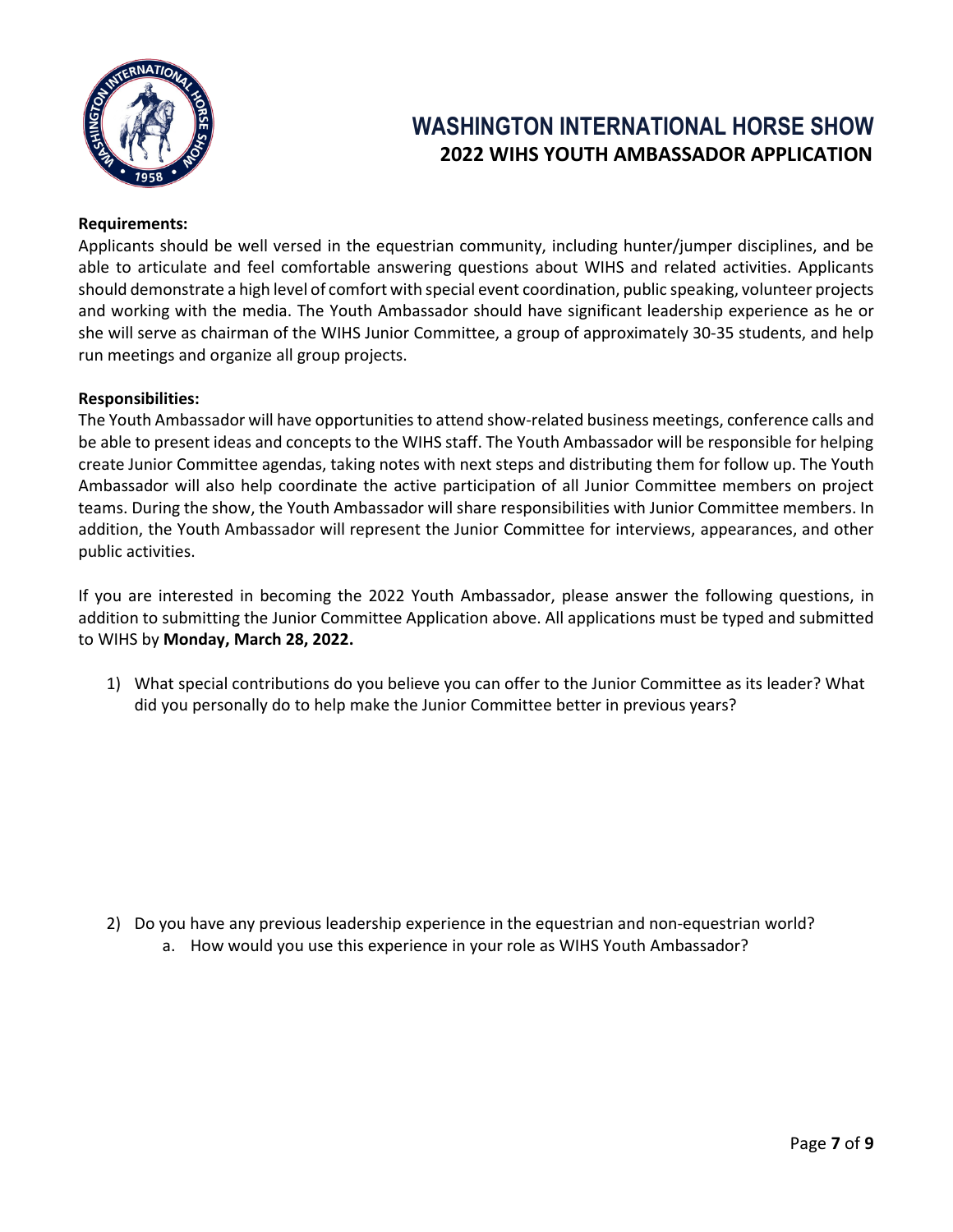3) What ideas do you have to engage Junior Committee members during meetings and in between?

4) What changes would you make to improve WIHS this coming year?

5) How would you improve the Junior Committee overall? What role would you play in this change?

6) What do you hope to gain personally by serving as WIHS Youth Ambassador?